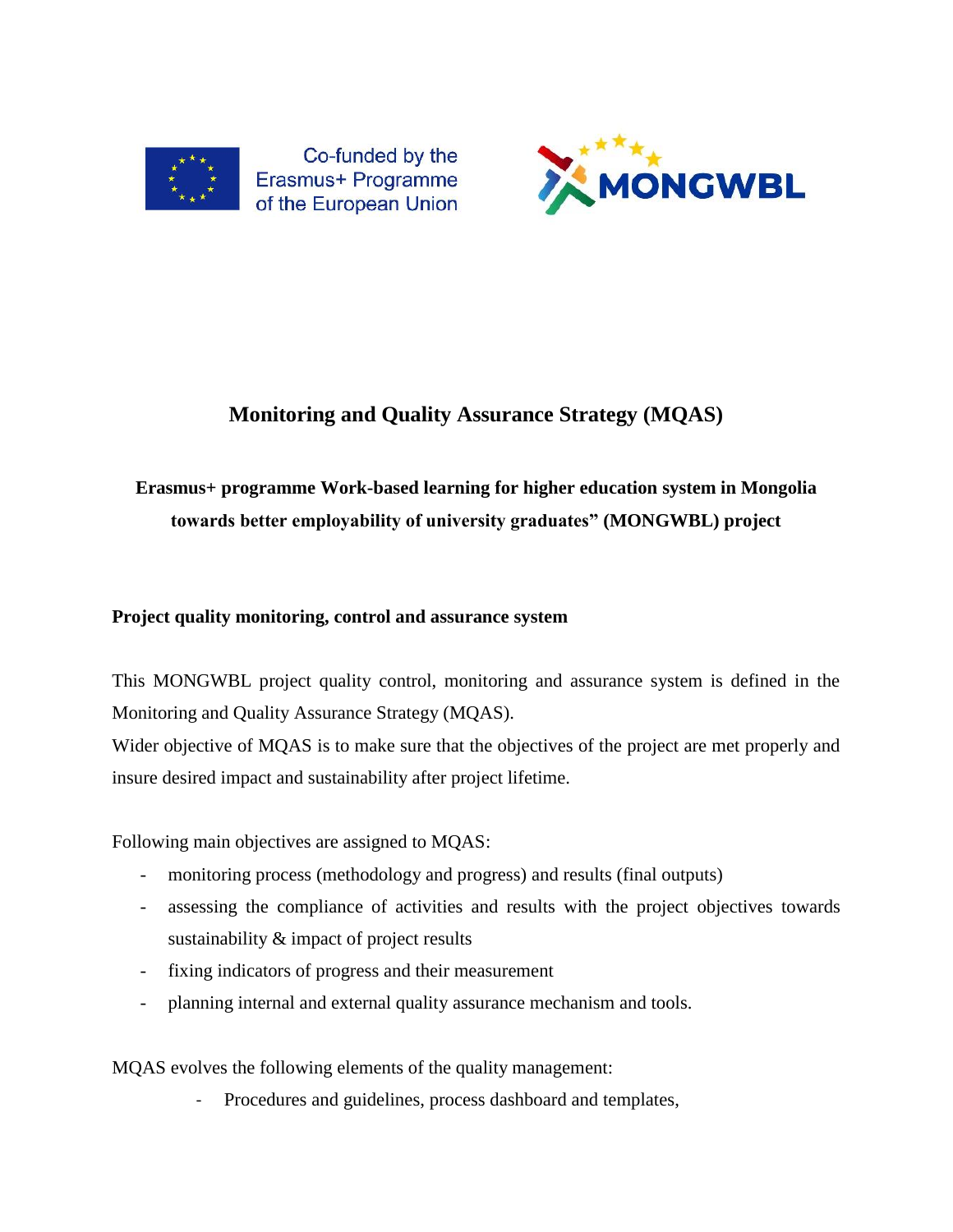- Definition of indicators (qualitative, quantitative, for effectiveness, for efficiency) to assess the results of the activities,
- Regular monitoring of project activities,
- Reports per WP reflecting the achievements, gaps and providing recommendations for enhancement (quality audit),
- Suggestions on tools and mechanisms for the effective financial management of the project,
- Elaboration of contributions to project intermediate / final reports,
- Annual monitoring visits and reports to EACEA and EU Delegation to Mongolia,
- Project Logical Framework Matrix (LFM),
- Project detailed (updated) work plan.

The project quality control, monitoring and assurance combines mid-term and long-term monitoring and internal and external mechanisms, processes, approaches and tools for quantitative and qualitative information gathering and analysis aimed to check the coherence between objectives and achievements, as well as contributing to improvements.

## **Project quality assurance, monitoring and control**

#### *Internal quality assurance*

The main instruments for internal quality control and process monitoring will be:

- Reporting and evaluation of **project events** (kick-off meeting, training, workshop, etc.). For gathering qualitative and quantitative data specially elaborated questionnaire will be used to be filled by participants after each particular event,
- Annual Reports per **work packages.** For the sake of clarity, the WP5 leader will elaborate each 6 months the WP5 state of art, reflecting the achievements and gaps to provide recommendations for enhancement, according with the Annex 1 template,
- Minutes of each **coordination meeting** elaborated and discussed-finalized with project all partners. Every coordination meeting minutes shall include, but not limited to names of participants, subject of meeting, main points of discussions and expressed suggestions, agreements on actions and responsibility for their implementation,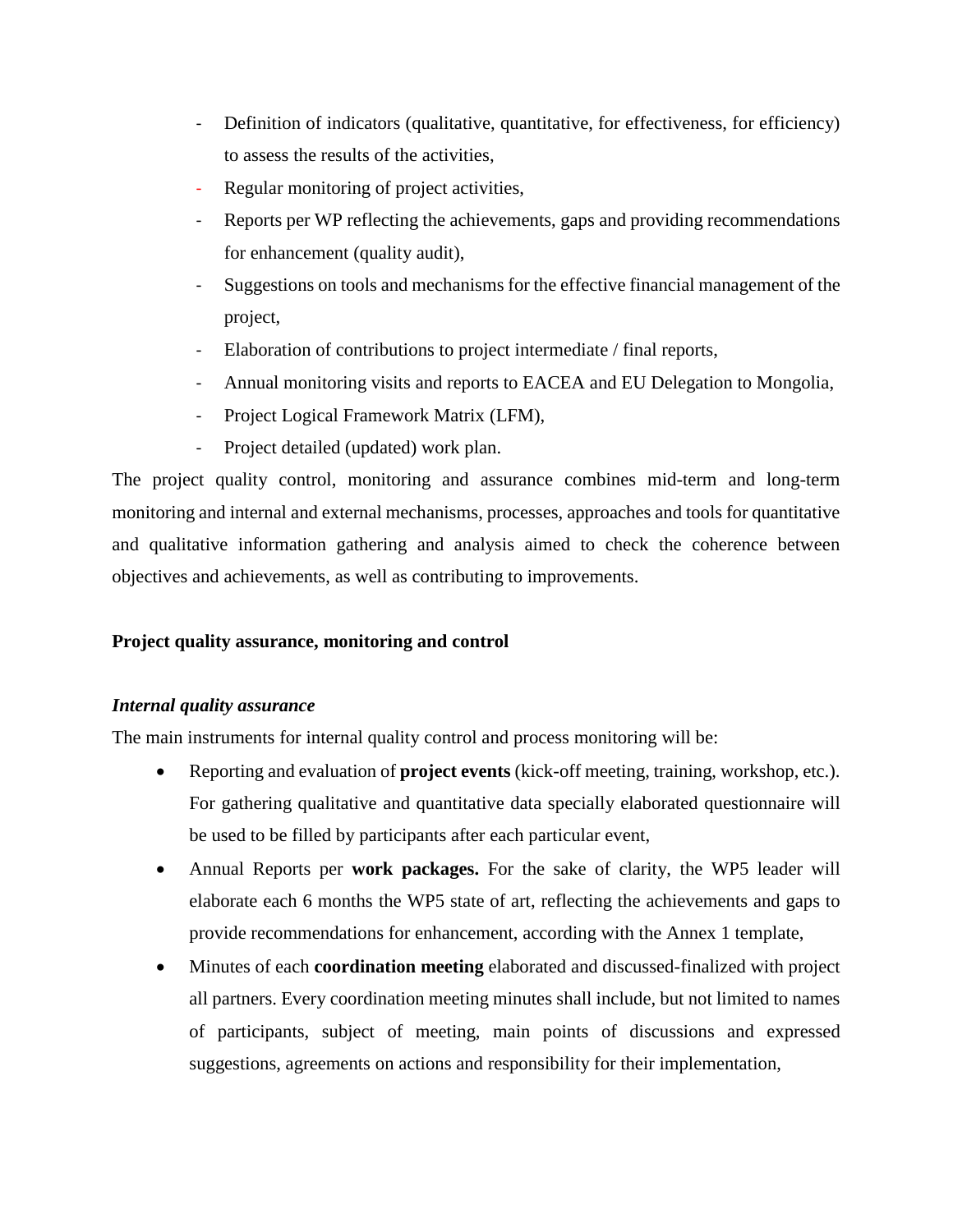- Annual **monitoring visits and reports** revealing the state of affairs for Coordinator and Mongolian partner institution and allowing further enhancement,
- Project **Interim report** providing the background for stocktaking and improvement,
- Project **Interim and final financial** audits and reports revealing the actual state of budget realization and financial management allowing the action for further correction/improvement.
- Final report reports to assess the project regarding its activity performance, functioning of the consortium, achievement of results, impact on target groups and sustainability.

Responsible and contact persons from each country will be agreed to work with Work package 5 (Quality plan) responsible on a regular basis throughout the project implementation.

During each consortium meeting WP5 leader will report on progress, present any deviation for planning corrective actions with the involved partners.

#### *External evaluation*

Dr. Arayik Navoyan is engaged in the project as external quality assurance expert working in close and direct cooperation with WP 5 leader.

The external expert will report on the main activities and achievements and will be responsible to address to the project team suggestions to the project improvement.

The main specific activities to the external expert verify the achievements for the overall project level are as follows:

- Capacity building training package
- Trained staff from Mongolian higher education institutions, Ministry of Education, Science, Culture and Science, banks and tourism association on policies, schemes and approaches of work based learning,
- Appropriate National Strategy for development of WBL in Mongolia for 2024-2029 (NSD-WBLM) / Flexible Apprenticeship Model (FAM),
- Trained teaching staff from Mongolian higher education institutions and mentors from banks/tourism agencies on apprenticeship based teaching and learning,
- Enhanced partnership between enterprises and HEIs and increased graduates' employability.